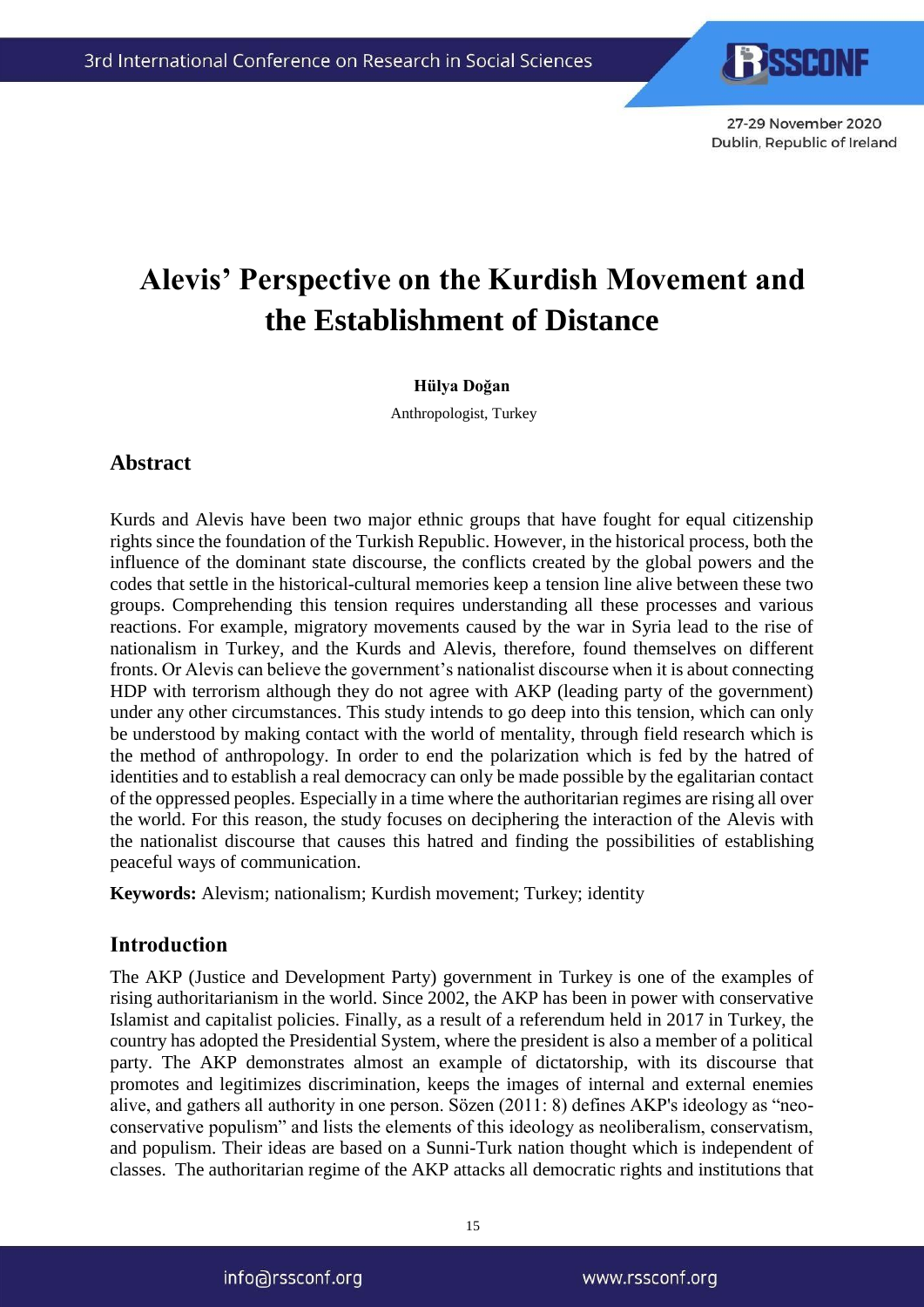pursue these deep-rooted rights. Following a failed coup attempt by a congregational group on 15 July 2016, the President of the AKP and the President of Turkey R. T. Erdoğan, who declared the state of emergency indefinitely, said in a meeting organized by the International Investors Association (Uluslararası Yatırımcılar Derneği) in the first year of the state of emergency: "In case of threat of strikes, we respond immediately by making use of the state of emergency. We say no we don't allow a strike here, because you can't shake our business. We use it for this."<sup>1</sup> First actions realized with the Decree Laws issued on the occasion of the state of emergency were to expel critical academics, unionized teachers, arrest journalists and important political figures, and close down non-governmental organizations and dissident media channels. As this situation shows, the AKP regime defines democratic rights as an attack on the interests of the country and does not refrain from accusing the opposition with treason. He patches up the places left by his Islamist fabric, especially after his alliance with the MHP, with nationalism and establishes his hostile rhetoric. In this context, the HDP (Peoples' Democratic Party), which places the demands of democracy and equal citizenship at the center of its discourse, is being antagonized by the AKP. The treatment of the HDP as a terrorist organization becomes possible through the redefinition of the Kurdish Question. The AKP perceives the attempts of local governments, which are tried by HDP municipalities at home, and the efforts of Syrian Kurds abroad, as threats. In this context, it cooperated with the imperialist powers to take advantage of the conflict in Syria and ended the so-called "solution process".<sup>2</sup> The AKP has placed nationalism at the center of the dominant discourse. The AKP regime is one of the best examples of how nationalism and political Islam constituent authoritarian and capitalist regimes.

The possibilities of opposition are also limited in an environment of intense repression. Labor unions have to deal with the cases of unjustly expelled members and executives who are repeatedly detained. Rights such as organizing a protest march, which has a very basic and constitutional basis, cannot be exercised. Opposition parties, which have the opportunity to represent in parliament, are working despite the proceedings and the arrests which do not recognize the chair immunity. Even the HDP deputies' demands for pending trial remain unanswered. However, these parties cannot unite their agendas against the authoritarian AKP regime. The fact that the main opposition party, the CHP (Republican People's Party), acts jointly with the İyi Party established by the nationalists leaving the MHP weakens the hand of class opposition. On the other hand, the CHP increases its distance from the Kurds and divides the opposition although HDP supported their coalition at the last election.

At this point, understanding how an authoritarian regime divides its opponents by nationalist discourse gets more important. This work questions the establishment of the distance between two major opposing groups against dictatorship in Turkey from the side of Alevis. It contents not only an ongoing fieldwork with Alevis from central Anatolia region (the majority of Alevis)

<sup>&</sup>lt;sup>1</sup> "Emergency State came under the pretext of strike, should be removed", 13 July 2017, [http://disk.org.tr/2017/07/ohal](http://disk.org.tr/2017/07/ohal-grev-yasaklama-bahanesi-haline-gelmistir-kaldirilmalidir/)[grev-yasaklama-bahanesi-haline-gelmistir-kaldirilmalidir/,](http://disk.org.tr/2017/07/ohal-grev-yasaklama-bahanesi-haline-gelmistir-kaldirilmalidir/) cited date 19.07.2019.

<sup>&</sup>lt;sup>2</sup> The Solution Process is the name of the process in which the AKP declared that it decided to solve the Kurdish Question through peace, which was later understood to have begun in 2009 with the meeting between the PKK and the MIT in Oslo. PKK leader Abdullah Öcalan, the parliamentary representative of the Kurdish opposition BDP (which was shut down in 2014 and continues to politics as HDP) and the PKK executives in Kandil were included in the meetings, and deputies and government representatives made a joint statement in Dolmabahçe Palace. It is the process that ended with the rejection of the text of the agreement (which mentions about changes such as equal citizenship, self-government model and the strengthening of civil society) by President Erdoğan.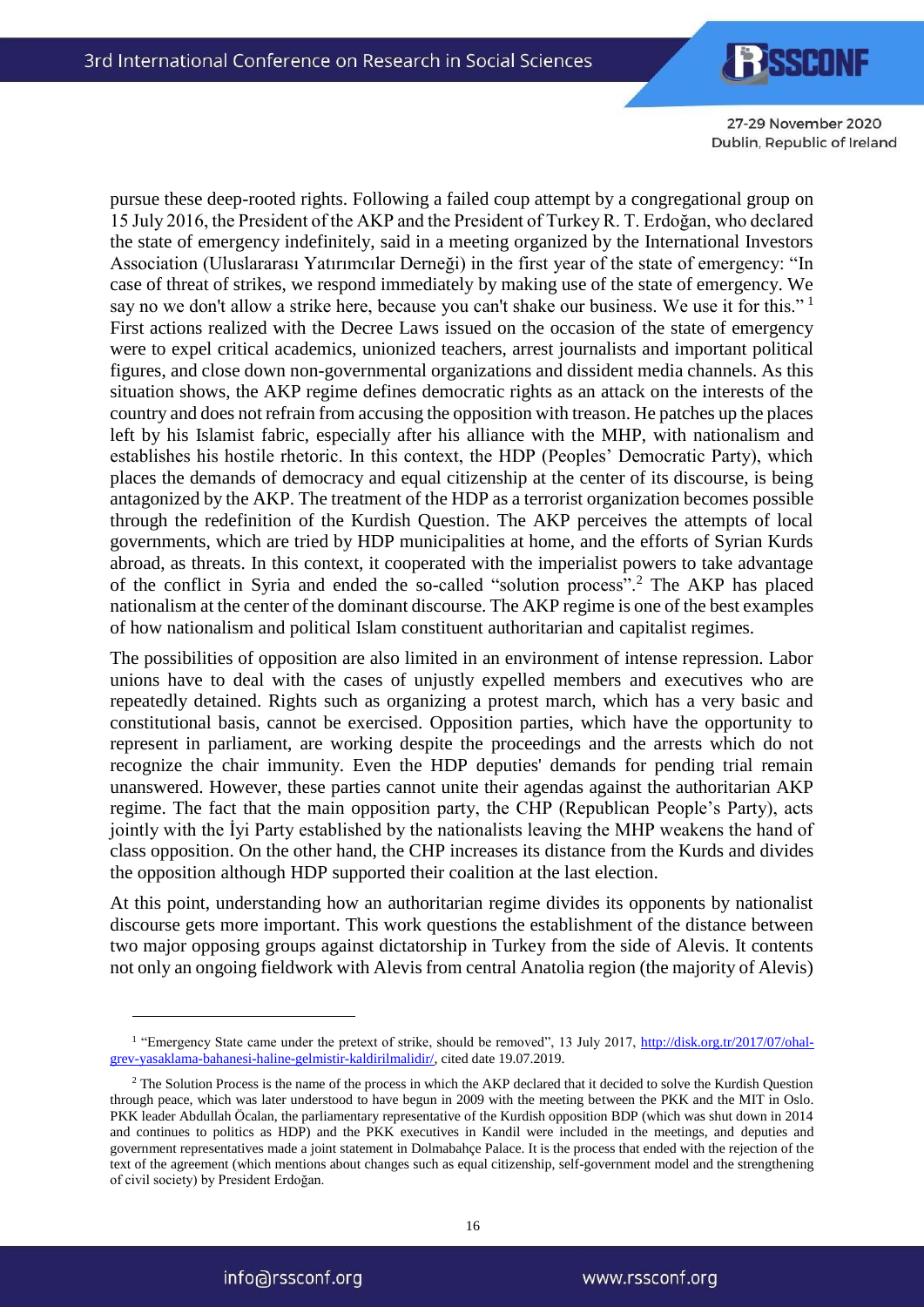

who live in Ankara, but also observations of an anthropologist who lives with them for long years.

# **Alevism as an Opposing Ethno-Religious Identity**

Within this repressive environment, one of the prominent secular groups that have resisted (although generally not in action) the AKP administration since the first day of its rule is the Alevis who have not lost their loyalty to the achievements of the Turkish Republic and its founding ideology. The concept of "Alevism" is used to describe those who took the side of the prophet's cousin Ali during the uncertainty about the identity of the caliphate after the death of the prophet Muhammad. In Arabic, Alevi means "belongs to Ali" or "pro-Ali". However, Alevism has assumed different meanings according to regions and countries in the historical process (Yılmaz, 2005: 29). In Anatolia, the Alevis, who are called as *Qizilbash*, belonged to the *Turkmen* (Turkoman) tribes who were *Safavid* supporters in the 15th and 16th centuries. This concept has been given the meaning of irreligious / insurgent over the centuries due to religious-social uprising movements such as the *Celali* Rebellions. As of the 19th century, it is stated that the concept of Alevism began to be used to name a heterodox Islamic sect (Melikoff, 1994).

Although not so during the foundation of the state<sup>3</sup>, the Alevis were marginalized and subjected to discrimination policies when the state religion of the Ottoman Empire became Sunni Islam in a short period of time. Because of their understanding of Islam, their lifestyles and their connections to the Safavids, Alevis were massacred systematically under Ottomans' empery.

With the collapse of the Ottoman Empire, the Republic of Turkey was established on the basis of secularism. In this period, Alevis became an ethnoreligious group that adopted the new state. "The dynamics such as the formation and disruption of history, the emergence of other ethnic groups within itself, its division and becoming inclusive in this context, the ethnicization of clusters which are not an ethnic context in historical conditions or the making of certain religious or cultural characteristics of an ethnic entity as the main source of attachment" (Aydın, 2016: 13) also allows us to see Alevism as an ethnoreligious category.

Discrimination and massacre against Alevis continued after the foundation of the Republic. Within the scope of *Dersim* Massacre, in 1937, with the decision of the Council of Ministers, not only Alevis, but also thousands of Kurds, Zazas and Armenians were killed or forced to abandon their beliefs and settle alongside Muslim Turks. In 1978, hundreds of Alevi people were brutally murdered in Maraş with their children. In 1980, 57 people were killed as a result of armed attacks in Çorum. In 1993, 33 Alevi intellectuals were burned in Sivas. In 1995, 22 people were killed as a result of armed attacks in the neighborhoods of Gazi. Today, the Alevis, whose doors are still marked in some places, are profoundly uneasy. The perpetrators of these massacres have not been revealed. Lastly, the perpetrators of the Sivas massacre were not punished, and the case was barred by prescription after twenty years had passed. This has fueled

<sup>&</sup>lt;sup>3</sup> At the beginning of the Ottoman Empire's foundation, mostly Oizilbash leaders were joining wars for expanding Ottoman's territory. When the state's religious character was framed in Sunni Islam officially, oppression on Alevis started to get more strong and violent. To read more about this process, you may look at Rıza Yıldırım (2018), *Aleviliğin Doğuşu (The Origins of the Qizilbash Identity in Anatolia),* trns: Barış Yıldırım, İstanbul: İletişim, 2. Ed.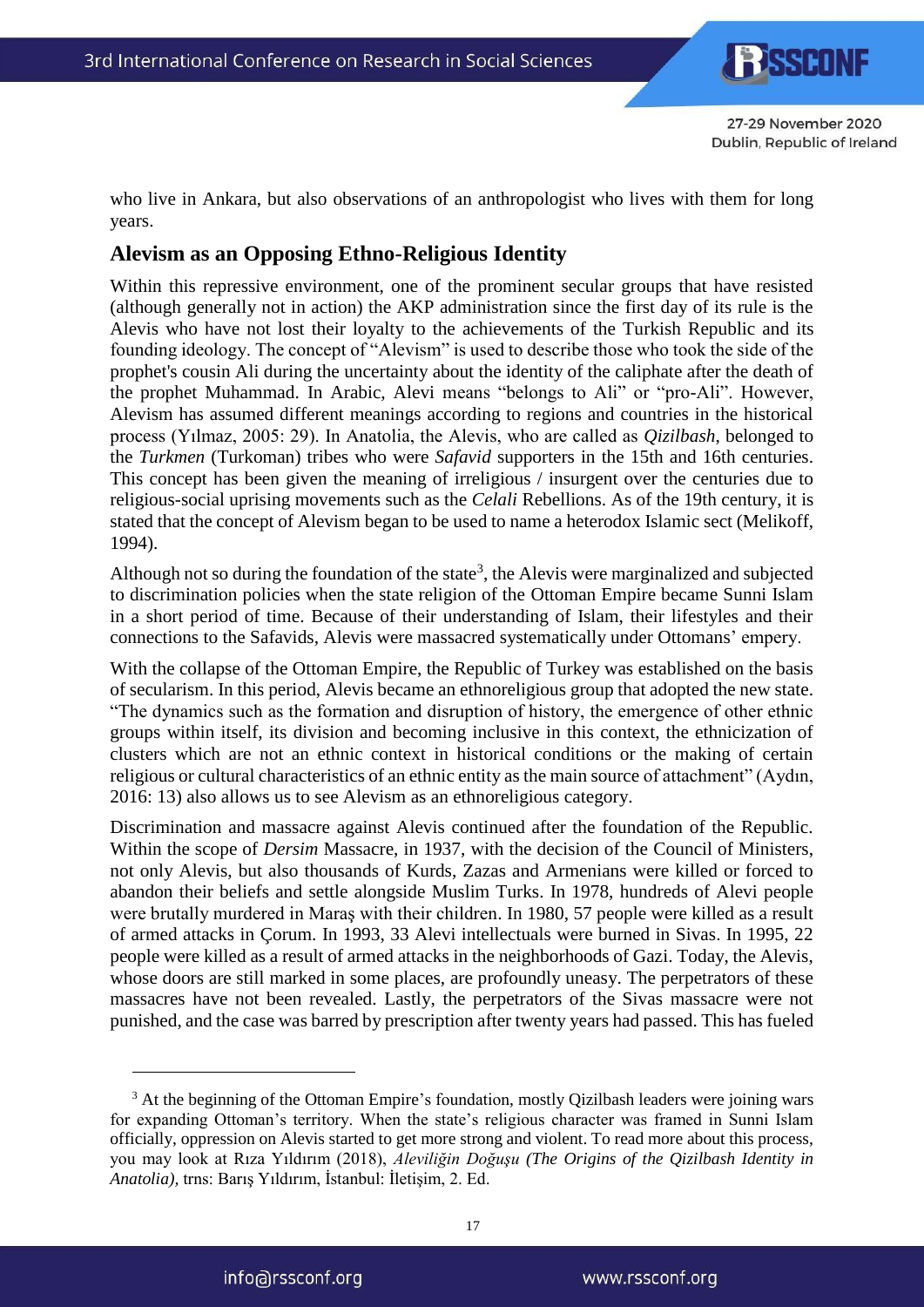a deep sense of injustice. Moreover, the AKP leader R. Tayyip Erdoğan's celebration of the statute of limitations has irrevocably deepened the gap between the AKP regime and the Alevis.

On the other hand, there is discrimination against Alevis in social and cultural spheres. The djemevis (cemevi), where Alevis perform their rituals and practices of worship, are not recognized by the state and are not considered as legitimate places of worship. This is a serious injustice to the Alevis who could not educate the religious people of their own sects even though they paid the same tax like other citizens. Religion lessons (scripture classes) in which Sunni Islamic philosophy and practice are taught in primary and secondary education are compulsory in Turkey. Mandatory participation in these classes displays that the assimilation policies that Alevis are exposed to continue.

Despite all these problems, Alevis do not give up the basic values of the republic and especially the secularism which they see as a guarantee of their existence. Although it remains passive in expressing the egalitarian demands of the Alevis, they continue to support the CHP which was founded by Atatürk. As a historical figure, Atatürk has a special place for the Alevis. The photo of Atatürk is hung in the djemevis (cemevi) with the picture of Hz. Ali.

*"Even if they gave me the whole wealth of the world, even if I knew that I would die; I would never vote for any other party. I know that Atatürk was also an Alevi!" (interview n. 25, woman, 59, retired worker, 18 August 2020)*

*"There is no political party which represents Alevis but the closer one is the CHP which does honest and right things since my childhood period. But they do not get any benefit from CHP. It is just because Atatürk founded it. Alevis never give up from Atatürk. It is maybe because Atatürk was righteous, honest and a qualified statesman, because his point of view on Islam..." (interview n. 15, man, 52, soldier, 8 March 2020)*

Moreover, it is determined that Kurdish Alevis as well as Turkish Alevis support the secular and populist ideas of Kemalism and affiliate / assimilate to Turkish culture (Bruinessen, 2013: 119). Therefore, it is out of the question for Alevis to accept the conservative Islamist rhetoric and freedom-limiting approach of the AKP that intervenes to people's way of life.

*"CHP is the closest political party to my opinions, second one is maybe HDP. I can not count the others even. I do not think there are Alevis who vote for AKP or for other Islamic parties. They must be changed" (interview n. 13, woman, 57, retired worker, 26 February 2020).* 

But Alevis are being forced to vote for AKP for their basic and vital requirements, especially in villages all over the country.

*"We never vote for AKP as Alevis from Yozgat. Only in some of the villages they have to give some votes to request for their roads' maintenence and repair, for example. My cousin has been the headman of our village for twenty years. They refuse his requests, saying that there is no vote no work. At the last local election they gave six votes for AKP. They built a very ugly system" (interview n. 34, man, 67, retired public servant, 30 August 2020).* 

Nevertheless, there are differences between Alevis, especially on the Kurdish issue, due to the long-standing conflict in the country, the high number of deaths and the inexorable propagandistic discourse of the state.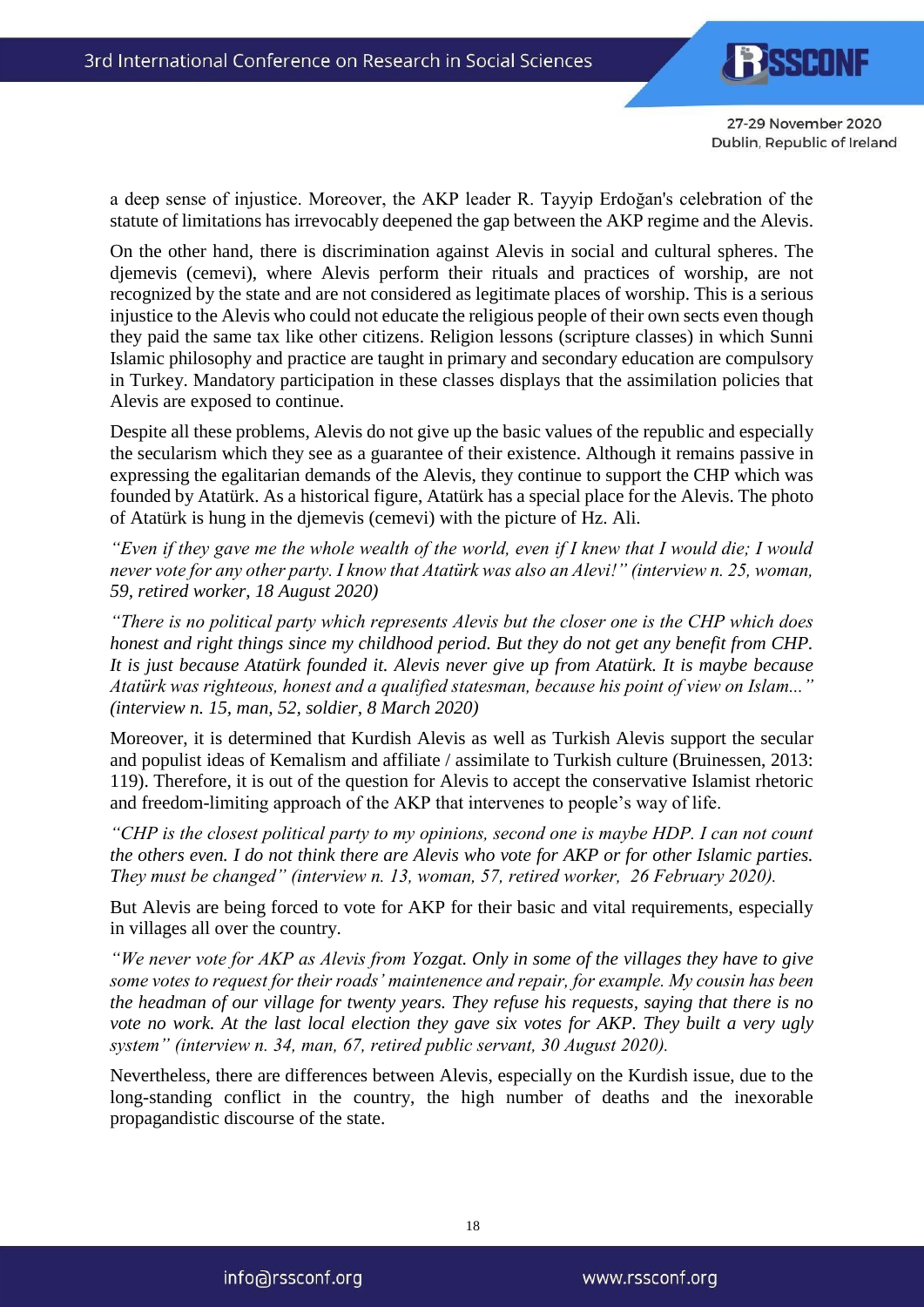# **Kurdish Political Movement**

After describing Alevis as an ethnoreligious identity, it is necessary to briefly mention the history of Kurds who expressed their political and cultural demands in different ways in order to protect their identities and lifestyles since the first period of the Republic. Nationalist ideas, which coincided with the last century of the Ottoman Empire, influenced Anatolia as well. The emergence of the Kurds in a political formation is associated with a newspaper called "Kurdistan", which was published by Mikdat Mithat Bedirhan in 1898 (Ballı, 1992). Turkism was the basic idea during the establishment of the Republic of Turkey. Other identities that have gained political consciousness in this process have been ignored. Kurds constituted the most striking difference in terms of population and political activity in the region within the *Misak-ı Milli* (National Pact), which was formed during the War of Independence. Prohibition of cultural and political demands of Kurds in order to protect these borders began in the early years of the Republic. Sixteen of the eighteen revolts that took place during this period (1924- 1938) were committed by the Kurds. The discontent of the Kurds has focused on Turkish nationalism, Westernization, centralization, and secularism (Kirişçi, Winrow; 1997). This series of revolts, which ended with the Dersim Massacre, silenced the Kurdish opposition until the 1960s.

The relatively libertarian environment of the 1960s helped the Kurdish opposition reorganize, made theories to be produced that add the opposition of identity to the class struggle, and made possible a period of the emergence of opposition groups which later joined the TİP (Labor Party of Turkey) in the parliament. However, this period was interrupted by military interventions and the participation of the PKK armed organization increased especially as a result of the 1980 coup in which Kurdish dissidents were killed by inhuman torture. During the decades of armed struggle, the Kurds sought ways of political opposition in parliament. A new era of Kurdish political opposition started with the HEP (People's Labor Party) they established in 1990. However, this process of seeking democratic grounds has been almost sabotaged due to the difficulty of overcoming the election threshold, as well as the closure of each party and the arrest of deputies. On the other hand, for the Kurds, the 1990s was a period, under the name of fighting terrorism, in which villages were burned, people were expelled from their homes, people were killed in custody and torture became widespread. Turkey's two major ethnic groups, the Kurds and the Alevis, were continued to be simultaneously marginalized in different ways. While the Sivas massacre, where Alevi intellectuals were burned, was watched live on television screens, it was not possible to be aware of the Kurds' experiences because of the antiterror rhetoric in the media.

After all, the word 'peace' was first pronounced in 2009. As a result of this process, which started under the AKP rule and ended in five years, the actors of the Kurdish side of the process are still being tried in the courts. The former leader of the party, Selahattin Demirtaş, who directly told Erdoğan that they would not let him to be a president and who raised the votes of HDP, is still being kept in prison since 2016 although the opposite decisions of European Court of Human Rights and the government appointed trustees to the most of municipalities belonged to HDP according to the election. Especially Demirtaş, as a figure of oppression in Turkey is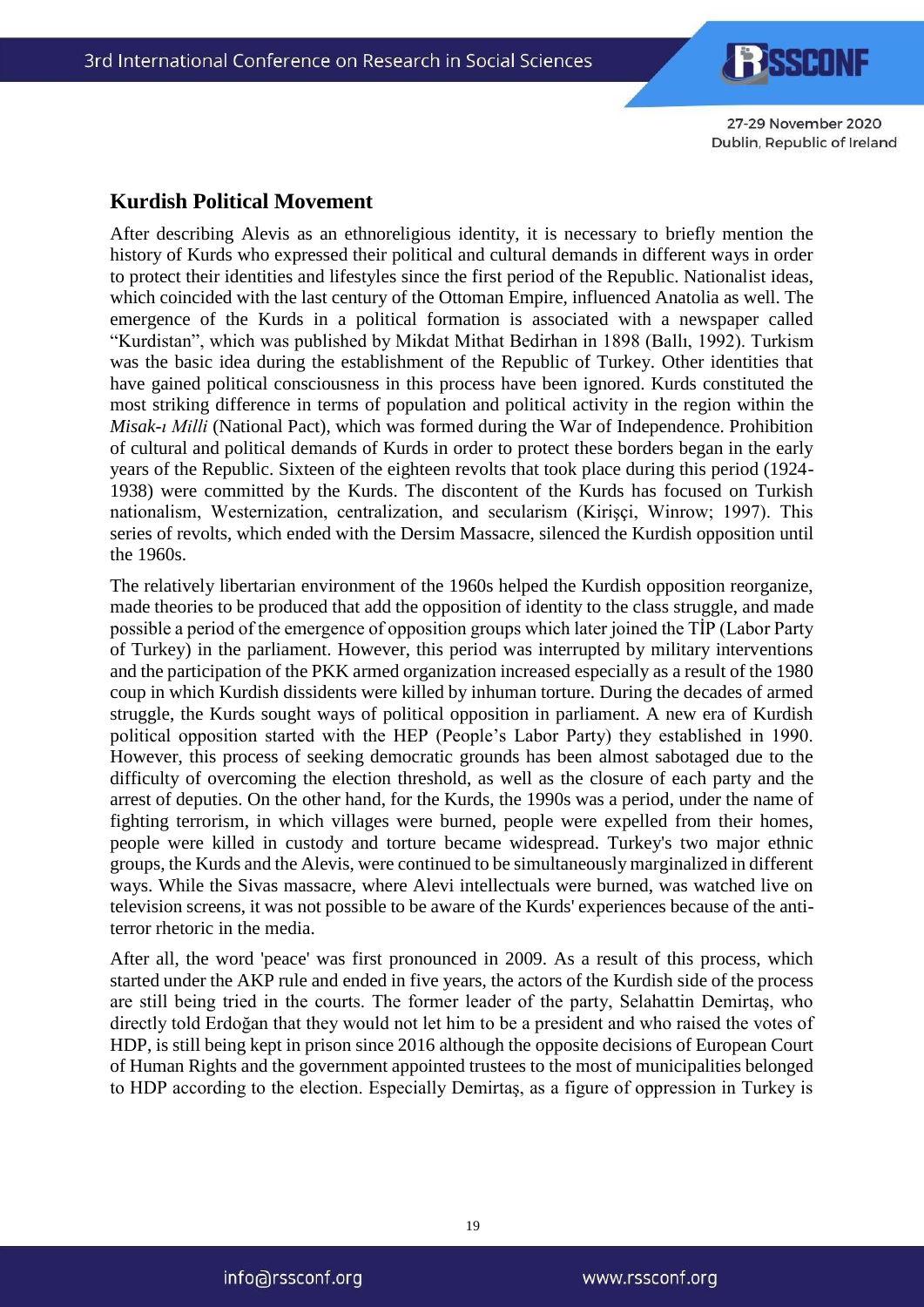easily connecting with Alevi subconscious<sup>4</sup>. Most of the participants, especially women, sympathize Selahattin Demirtaş independent of HDP or Kurdish political movements.

*"My trust in Kurdish politics depends on the person who leads it. I can trust Demirtaş till the end. Kurdish people frighten our community. Extremely religious cults are increasing in them a lot." (interview n. 11, woman, 62, housewife, 18 February 2020).* 

*"Selahattin Demirtaş is a very valuable figure with what he has done, his honesty. We cannot trust Kurdish politicians. Actually, it is not only their fault. They are not able to talk honestly because of government's 'reading intention' activity." (interview n. 21, woman, 52, lawyer, 4 August 2020)* 

Despite this blatant injustice, Alevis can be affected by the government's terrorism discourse and nationalist propaganda. They may prefer to believe AKP only about Kurdish issue.

*"Kurds tried to look out for their benefits, made secret plans but it did not get well. There are some Kurds shaking hand with AKP. During the solution process, HDP asked for excess demand, like autonomy but it was not hold with the government, I guess." (interview n. 12, woman, 38, doctor, 25 February 2020)*

# **Alevis Getting in Touch with Turkish Nationalism**

Much has been said and written about the relationship of ethnic groups with nationalism that is claimed to be identical with the nation. Even nationalism is conceptualized as an ideology that mobilizes these groups. However, it is a peculiar problem that Alevis, as an ethnoreligious identity that has experienced serious grievances at the times when this ideology was strengthened, can be persuaded from time to time by the thesis of Turkish nationalism. Despite their dissenting stance, it is observed that Alevis may be influenced by nationalist discourse, especially in the case of the Kurdish issue. This situation separates the Alevis and Kurds, who struggle for equal citizenship and cultural identity since the foundation of the Turkish Republic, rather than unifying them around common interests. As Zırh (2016) emphasizes, in Turkey, the identities that are pushed beyond the acceptable limits of "national conservatism", which gradually increases its pressure, are the Kurds and the Alevis along with the Armenians. Turkey's becoming an egalitarian democracy depends on achieving peace. The emergence of this demand and its transfer to the political sphere depends on the people who resist the discriminatory and alienating discourses or at least have access to alternative explanations. It is of great importance that Alevis and Kurds approach each other around common issues and establish an egalitarian communication.

The contact of Alevis with Turkish nationalism begins with the first construction of the Turkish nation. For the new nation state's establishment, historians started digging the folk culture of Anatolia before Islam and it was suitable to identify the new nation Turkishness with the culture of Alevis (Massicard, 2017: 43). The Republican tradition, which ignores the diversity in the country, has tried to establish a nation-state ideology based on a common culture and language

1

<sup>&</sup>lt;sup>4</sup> "Suffering" has a deeper meaning for Alevi tradition. They figure a connection between good people and suffering, like Imam Hüseyin -Ali's son who was executed after torturing. Especially old women who come together at the activities like Ashura days, like comparing their health problems, lost and pain and telling how much they have been suffering.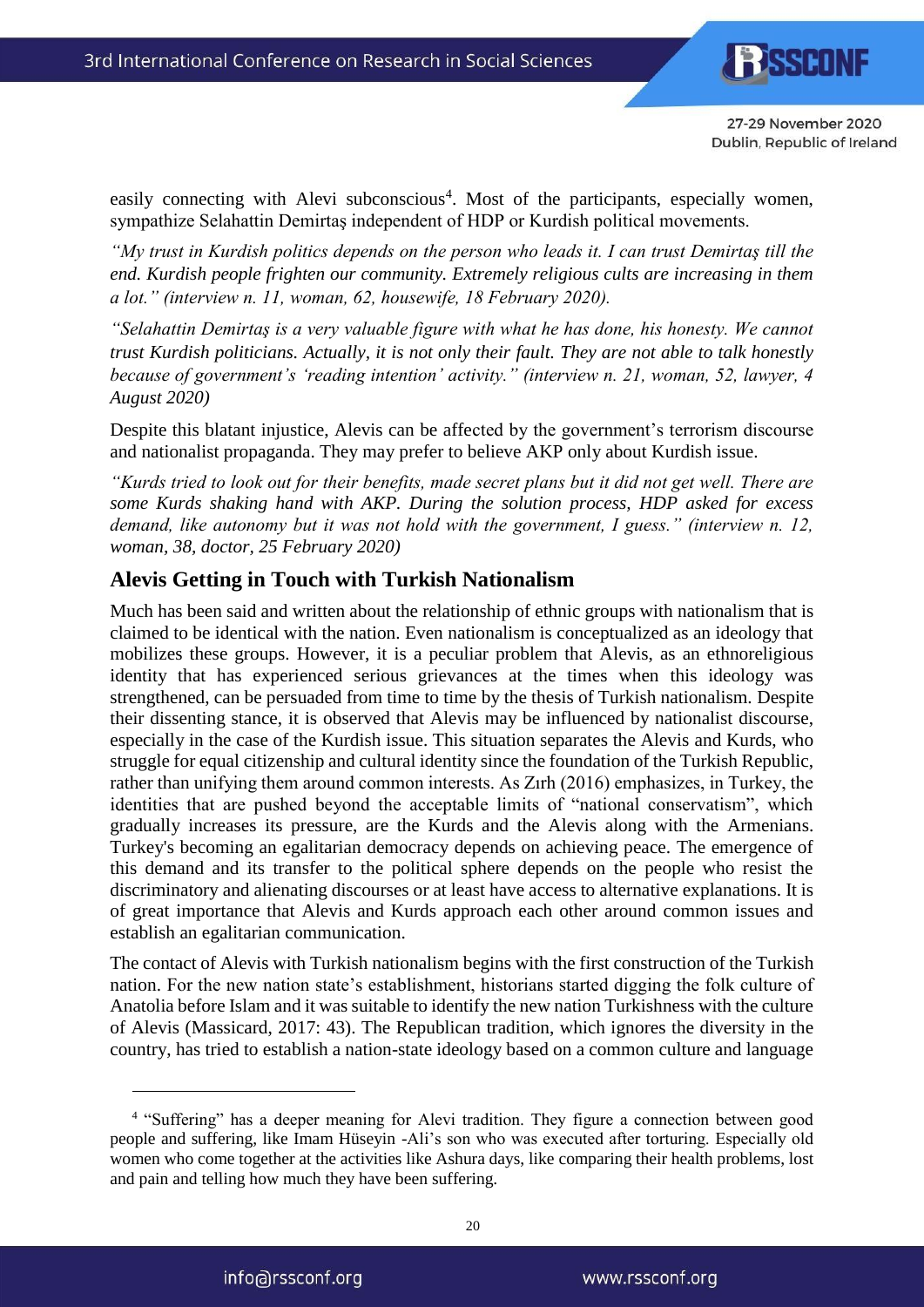(Karakas, 2007: 276). As a result of this, historical theses and language theories were created that identify the nation with Turkish ethnicity, and the new regime invented "religious Muslims, Kurds, and minorities" at home as others who did not coincide with these theories (Karakas, 2006: 155). Alevis' attitude to this fiction was positive because of being Turk who was insulted by Ottomans before. Securing an agreement with the secular regime established after the collapse of the Ottoman Empire meant for Alevis to be a part of this fiction. In particular, the distance of the new regime to Islamist movements, which he described as reactionary, has been the most important factor convincing Alevis. For example, events such as the 1960 coup that occurred after the rise of Islamism suppressed by the Kemalist regime in the 1950s, or the February 28 Process<sup>5</sup>, which ended the debate on the transition to an Islamist regime in the 1990s, did not cause any reaction in Alevis.

On the other hand, understanding the Alevi's antipathy towards the AKP (which arises from AKP's Ottomanist discourse) is also important to see its relations with nationalist discourse. The AKP stated that it struggled with nationalism in the first period of its rule and removed the phrase 'TC' (Turkish Republic) from the ministries' signs and ended the practice of reading the oath in schools. Moreover, the attempts to use the symbols of July 15 instead of Atatürk on the coins after the coup attempt have also pushed Alevis, who perceived these as attacks on the secular Republic of Atatürk, into the nationalist opposition.

*"We should not forget that they are enemies of this Republic which was found by Atatürk, they want our children to forget our national oath cooperating with Kurdish" (interview n. 8, man, 32, worker, 23 December 2019)*

The Alevis' approach to the AKP's solution process with the Kurds was also influenced by its antipathy towards the AKP. The fact that "the solution process" is being carried out with the AKP and in a non-transparent manner has fueled the feeling of distrust towards the Kurdish opposition. It has been difficult for the Alevis, who have adopted an understanding against violence - though not historically, but today- and affected by intense state propaganda, to accept the fact that the PKK, which it has seen as the internal enemy to date, was sitting at the table with the state. On the other hand, the Alevis were concerned that the AKP, which defined the extremist groups in Syria as 'angry Sunnis', aimed to become a leader in the Middle East and dreamed of a neo-Ottomanist state, has reached an agreement with the Kurds based on the understanding of the ummah.

*"In 1516-1537 Sultan Kanuni Süleyman sent shaykh al-islam İdrisi Bitlis-i (a Kurdish religious leader) blank sealed firmans to massacre Alevis. How can I love İdrisi Bitlis-i or Saidi Nursi? They still represent Kurdish people's mentality. They are not lettered, they have Sikhs, they do whatever their Sikhs tell" (interview n. 23, man, 68, dede -Alevi's religious leader, 08.08.2020).* 

*"When it is about ummah, most of Kurds can support AKP again. There are very extreme religious groups and cults in Kurds. When I was working in Van, I heard people saying that* 

<sup>5</sup> 28 February, which is known as "Postmodern coup", is name of a process which ends with overthrowing the coalition government. One of the parties of the coalition Refah Partisi (Wellfare Party) was associated with extremist Islamic communities and their activities were drawing reactions of the military. Just after the meeting of National Security Council (Milli Güvenlik Komitesi) on 28<sup>th</sup> of February in 1997, the government had to resign.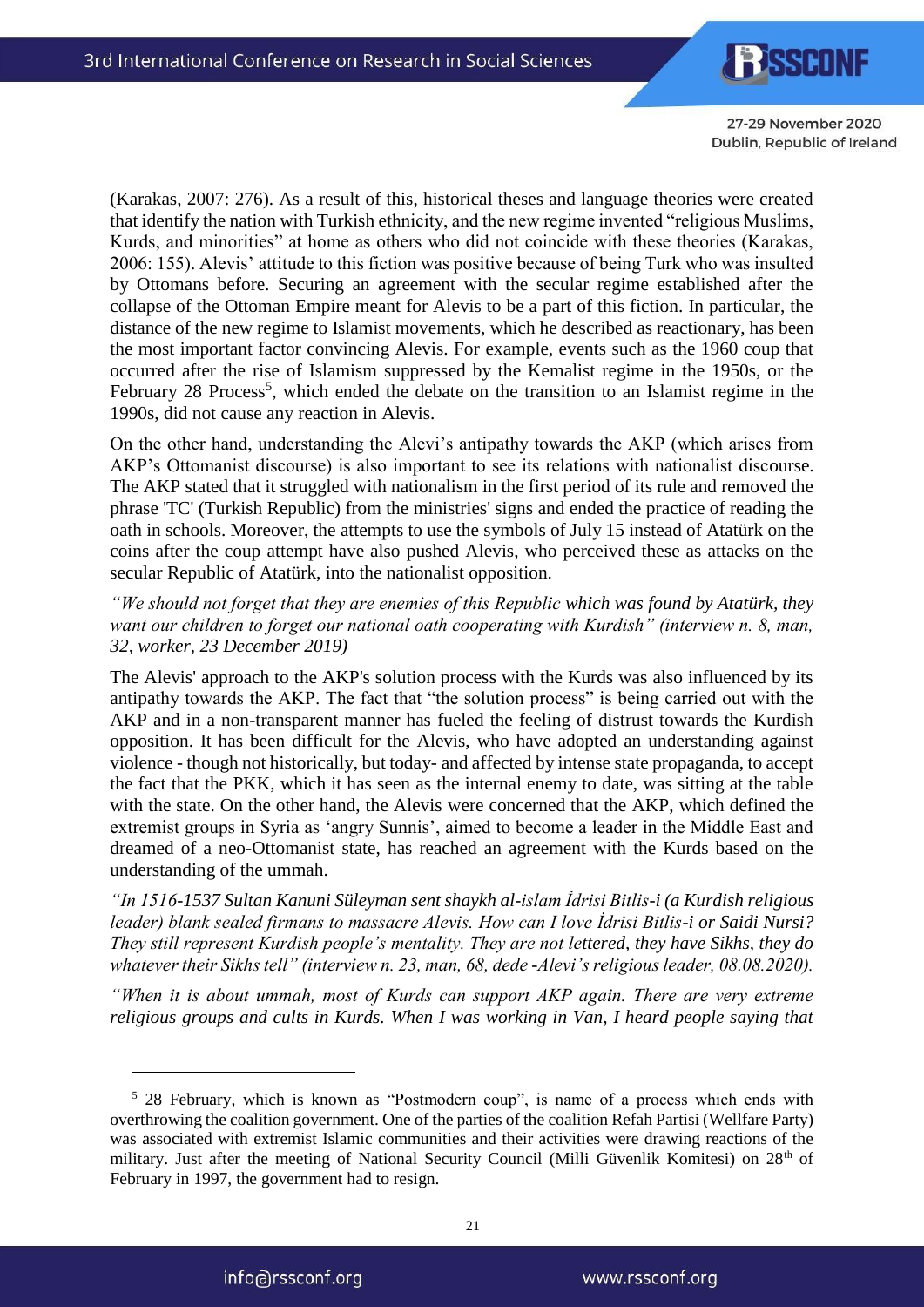*killing 7 Alevis is a way to go to heaven directly." (interview n. 28, woman, 35, teacher, 20 August 2020).* 

During the beginning of this "solution" period, Gezi Park events took place. The anti-AKP demonstrations started with a protest against disproportionate police violence against young people criticizing AKP's environmental policies and spread to the whole country within a few days. The claims that the Kurds did not support these demonstrations in order not to harm the solution process caused a significant opportunity to be missed such as the unification of the opposition. Since then it has been discussed at *ashoura* days, funerals at village associations<sup>6</sup> of Alevis. While a few of them defend HDP's democratic targets, others claim that Alevis should not trust Kurds and they object to give support to HDP.

*"When they have benefits Kurds can get along with even AKP. During the solution process they were walking around with their guns in front of our soldiers in cooperation with AKP. Our children died on the streets in Gezi Park events. Where were the Kurdish opponents then? The military were dismissing patriotic soldiers, they were arresting them by fabricating evidence. Erdoğan said that he was the prosecuter of these trials. Kurdish Party watched them all." (Interview n. 7, Man, 48, craft, 20.12.2019).* 

Rising nationalism at a time when conflicts and wars deepened in the Middle East and three million Syrian refugees came to the country, has also influenced Alevis as anti-AKP rhetoric. Concerns over AKP allowing Islamist extremist groups to cross into Syria and economic support allegedly given to refugees who had to migrate to Turkey were met with reaction due to the economic crisis and unemployment problem.

The fact that Kurds were seeking new ways of democracy both in Syria and Turkey was blocking the AKP's expansionist goals, The HDP was not ratifying the Presidential System and increased its votes in the 2015 elections, and AKP ended the 'solution process' when it also could not get the votes it expected. The rapid transformation of the AKP's discourse has made the Kurds target again. With the AKP's decision to join the imperialist plans in Syria in cooperation with the US, the Kurds were again marginalized. This is important to make visible the international ties of nationalism at the national level. While Kurds were re-described as both internal and external enemies, their lives and living spaces were occupied and the renewed election was dominated by fear.

The Kurds, who drew reaction because the solution process could not be explained to the public well (or the AKP did not actually carry out the process in order to ensure peace), were turned them into enemies as 'terrorists who ditch trenches on the streets of cities'. In this way, the practices such as curfews in Diyarbakır, Mardin, and Şırnak have been legitimized and it was expected that the persecution against the Kurdish people will be tolerated while the cities are destroyed. This effort to create perception has been accepted throughout society. Every action that breaks the silence by recalling the most basic democratic rights were suppressed by the overreaction of the state institutions and the increasingly authoritarian regime tried to cover its crisis with nationalist rhetoric. <sup>7</sup>

<sup>6</sup> These associations are the main social networks of Alevis who came from their villages to Ankara quite a while ago and their children who grow up here. They meet with their relatives in these places for funerals, memorials, religious practices etc.

 $7$  Today, the AKP continues to enforce a hostile law that is defined as 'civil death', not only for those who raised their voices in the Kurdish issue, but also for the entire opposition after the Cemaat's 2016 coup attempt. The passports of these people,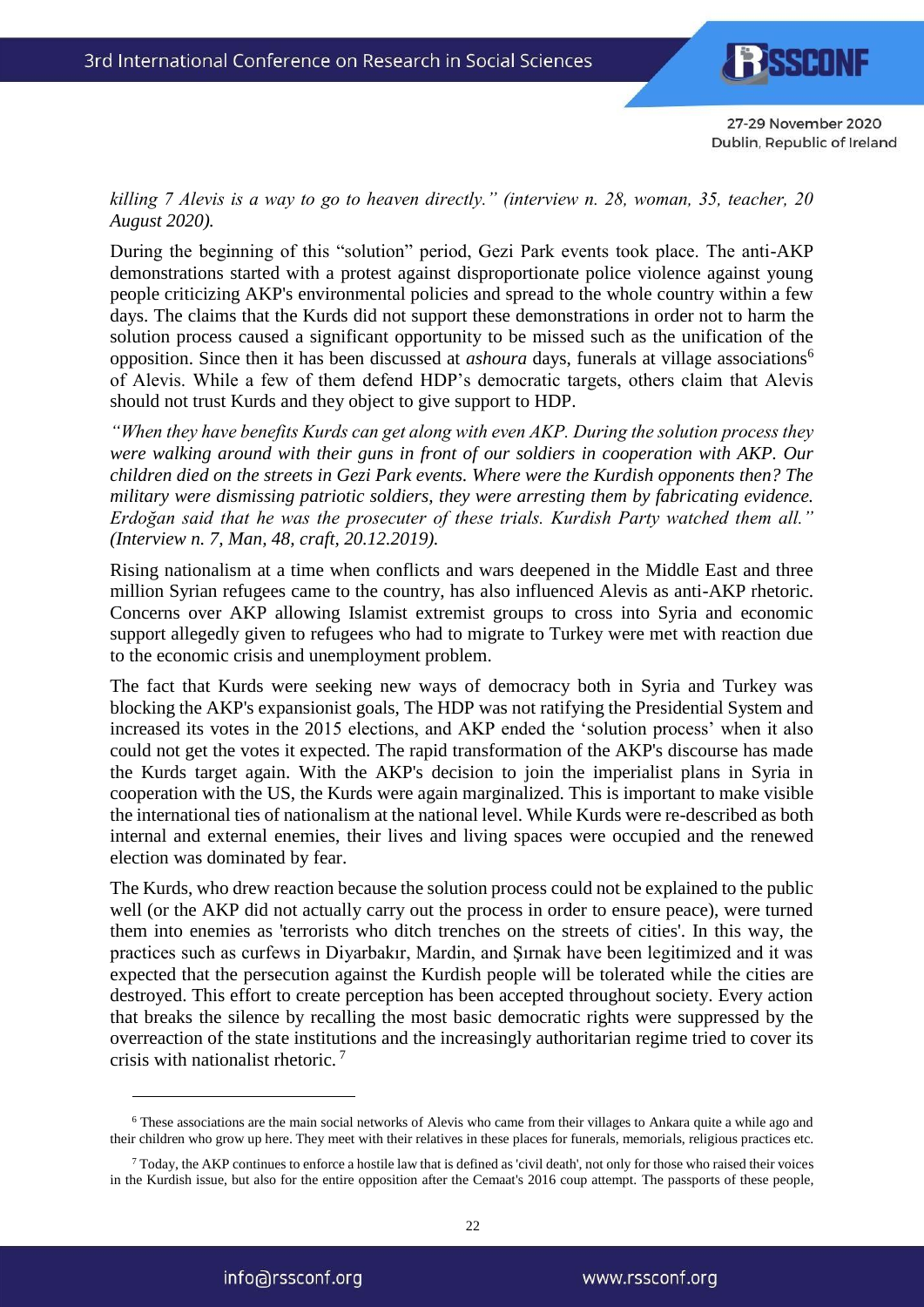# **Criticism of Nationalism as an Ideology and Identity Construction**

Nationalism theories seek answers to the question of how nationalist rhetoric influences peoples. Perspectives that replace nationalist approaches and treat nationalism as a fiction pave the way for understanding how nationalism is rebuilt in different periods. In the famous phrase of Benedict Anderson (1995: 20, 21), the nation is an "imagined political community" and is designed as "a deep and horizontal companionship", regardless of the level of inequality and exploitation. Anderson thinks that the imagination of the new community is the output of modernization and capitalism. It is like the perception of the 'common language' created by printing houses that print for the market in languages other than Latin. Questioning the idea of a nation of the modernist paradigm with the notion of ethnicity, Anthony Smith (1994) points to the way in which an ethnic group is chosen and transformed into a nation. Smith's ethnosymbolist approach to nationalism is important to understand the first construction of nationality, in which Alevis also had the sense of belonging. Smith (1994: 163, 164), showing Turkey as an example for his theory, argues that this construction is based on Pan-Turkism, in which the Arabs and non-Turks were alienated during the Tanzimat Period. Accordingly, it is stated that the Republic of Atatürk takes this potential, which was taken over by the soldiers, as the basis of secular, Westernist nationalism. Subsequently, non-Anatolian irredentism was clipped, Ottomanism and Islamism were rejected and the idea of Turkishness originating from Central Asia was tried to be invented with ethnic myths, values and symbols. This story must have resulted with an easier adoption of Alevis, who embrace Middle Asian traditions, to the new Kemalist regime.

According to Michael Billig (2002: 49), nationalism makes people forget that their world was built historically. Billig defines nationalism as an ideology that makes nations appear to be the natural state of the world (as if a world without nations is not possible). Michael Billig's approach provides important observation areas, especially in terms of seeing how Alevis interpret the recent developments. Billig (2002: 55) states that "banal nationalism" has become a custom with objects with national symbols such as flags and coins. Following Billig, Özkırımlı (2008: 247-250) emphasizes that tools such as flags, which are often not even noticeable, and habits imposed on daily life are examples of "banal nationalism" that prepare the rise of nationalism in times of crisis. He says that our identity is constantly determined by the politicians especially speaking to the nation and speaking on behalf of the nation and it enables us to perceive our country as "a natural environment."

Understanding how this discourse influences Alevis requires understanding the construction of Alevis' identity which does not exist without an 'other'. Stuart Hall (1996), who says that what determines who we are is primarily "who we are not", sees identity as an incomplete process of interaction. This fiction based on being different does not need rational foundations. Barth (2001: 18) emphasizes the differences identified by social interaction rather than objective differences in the construction of ethnic identity. From this point of view, the context in which this perception of otherness emerged / selected and how it was articulated into its own narratives of identity and how this narrative was influenced by the changing conditions also awaits

1

whose social and economic rights were taken away, were confiscated and these people were sentenced "to eat tree roots". The State of Emergency State, in which the most basic human rights were suspended, was said to have been implemented in France (after the ISIS attacks in Paris) as well. The AKP has repeatedly referred to this as an example to suppress its secular opponents who have not abandoned their goal of Westernization and EU membership. The authoritarianization process, which promotes hatred against democratic demands, provides legitimacy with the idea of nationalism and the superiority of national interests.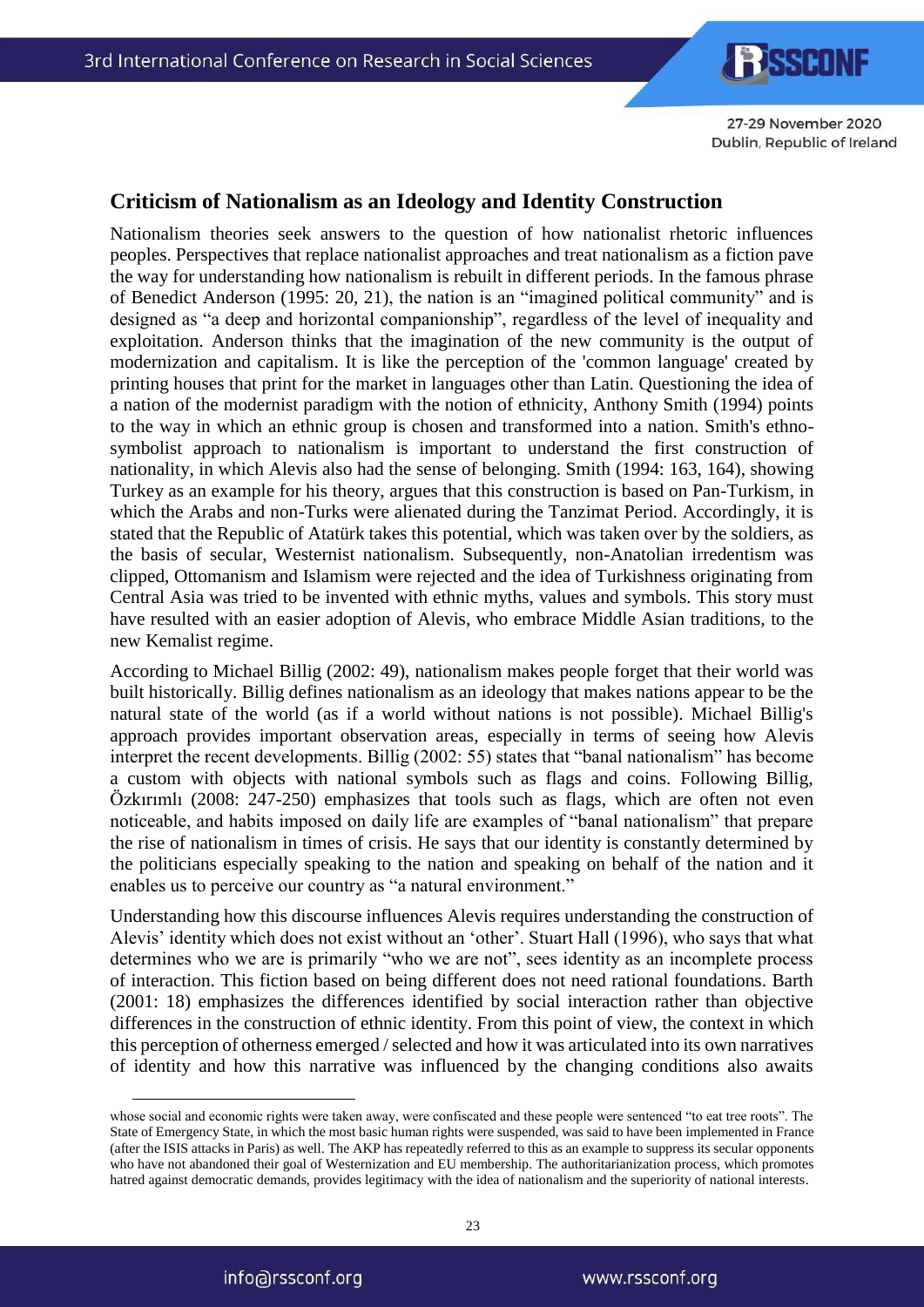clarification. Thus, it will be possible to find the traces of the dynamics constituting the Alevi identity at the points where the ideology of nationalism "calls out" (Althusser, 2002).

However, although this study starts from the example of conflicting identities, it has to clarify the problems that cannot be reduced to the question of "identity" only at a time when capitalism rises authoritatively. Stuart Hall, one of the most important names of identity studies, stated that concepts such as race are located in a series of social and economic relations and expressed his discomfort with the reduction of the idea that the race is purely cultural and ideological (Solomos, 2018: 24). Of course, the construction of identity provides us with meaningful cultural stories for each period. However, these fictions and oppositional positions often act to cover up an economic conflict. The increasing Alevi-Sunni conflict in the 1970s accelerated the process of chaos that enabled the military coup. Class opposition groups in the society were almost destroyed after the military coup and changes which engaged Turkey to neoliberalism became possible. Alevi survivors mostly left the city, after the Maraş Massacre  $^8$  that took place in the 1970s with the participation of Sunni neighbors who were annoyed by Alevis, who became rich with populist agricultural policies and started to become property owners in the cities. The ruling class, which are strengthened by categories such as race and sect can see every option as acceptable in order not to lose its social and economic privileges.

Today, the economic aid that is claimed to be provided to Syrian immigrates does not lead people to question the conjuncture that caused the migration of Syrians, on the contrary, it escalates Turkish nationalism. Just like this, especially in times of economic crisis, it is seen that the hostility against the Kurdish people has increased.

*"He (Kurdish man) has a regular government grant, he does not cultivate his field, he has a dozen of children, he spends his time in coffeehouses till the evening and he says he is a victim. I am the victim, I have to work all day under stress although I am retired" (interview n. 5, man, 66, chauffeur, 04.10.2019).* 

Economic infrastructure of the fiction brings Alevis closer to Turkish nationalism. On the one hand, the imperialist strife that destroyed Syria has put the agenda and economic and democratic demands of the people in the second place with the existence of war. On the other hand, instead of considering the real source of the problems such as refugee migration and economic crisis, it updates the categories of internal and external enemies and makes reflexive thinking dominant. This situation causes peoples to feel hostility towards each other.

The critique of nationalism and identity, which is carried out in parallel with economic developments, will also give us an opportunity to see how the rising nationalism discourse in the world affects and dissipates different social opposition groups under an authoritarian rule. As Massicard (2017: 76) emphasized, every identity-based movement creates new little identities like Alevis who can not come together for their benefits. However, as stated, if Alevis and Kurds can establish a symmetrical relationship, and can draw a common path in their demands for equal citizenship, a true democracy can emerge in Turkey. There is a hope we saw at the last election in 2019 which could bring democratic people together against authoritativeness. Especially young and educated Alevis are open for questioning some prejudgments.

<sup>&</sup>lt;sup>8</sup> The research and evaluation in 2012 shared by the former HDP deputy Sırrı Süreyya Önder, who also witnessed the period is important[. https://www.dailymotion.com/video/xw8uv4,](https://www.dailymotion.com/video/xw8uv4) 27.07.2018.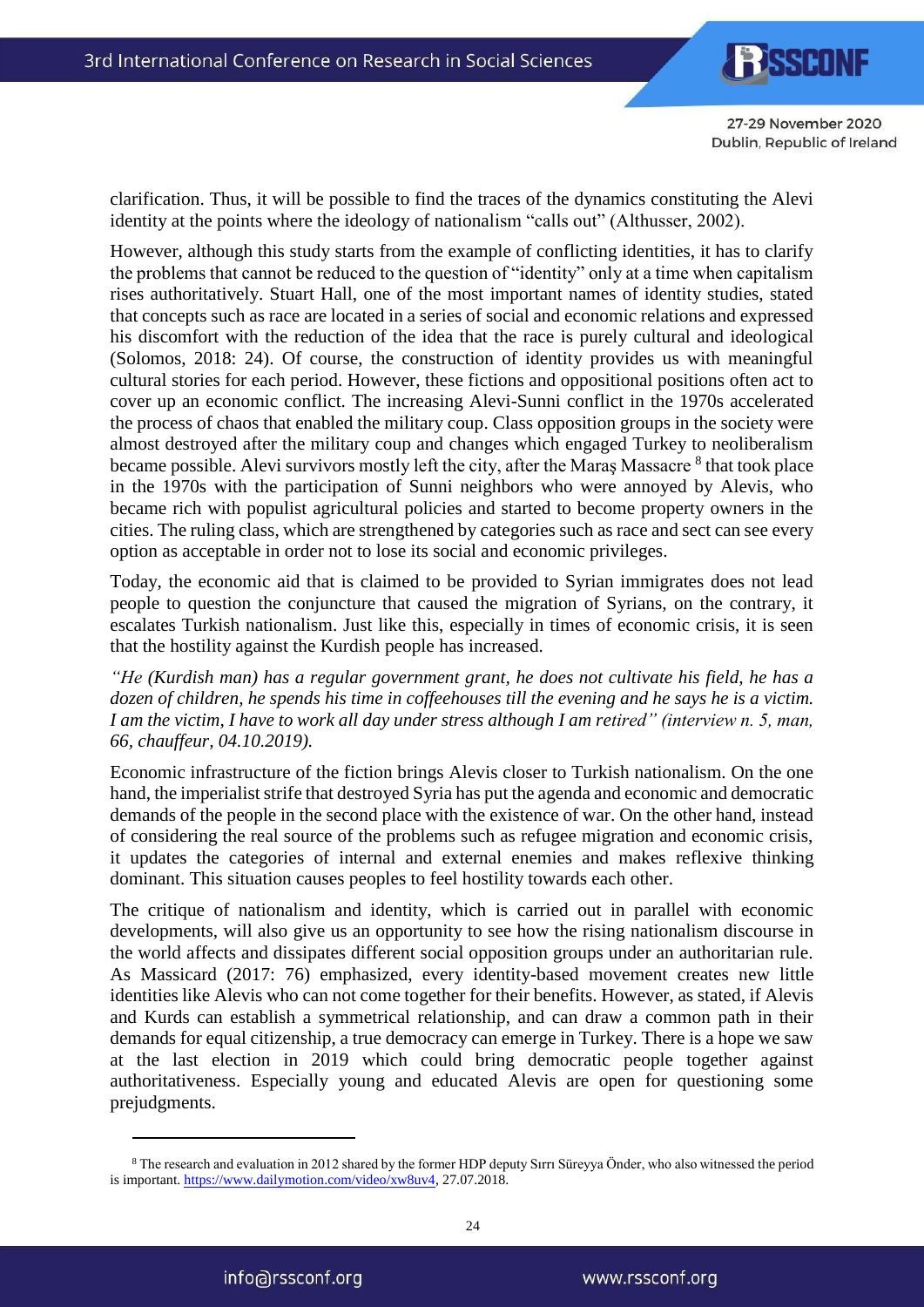*"Kurdish opponents should move away nationalist discourse and focus on the main problems of the society like how Selahattin Demirtaş did. I trust Kurdish opposition and find it very necessary unless some Alevis. But I think this distrust is changing with the manner of HDP" (interview n. 18, man, 32, engineer, 03.08.2020).* 

*"I support Kurdish opposition. But in non-Kurdish society of Alevis have a strong prejudge against Kurdish people because of Kemalist and state centered view. It is very hard to overcome this bias unfortunately" (interview n. 17, man, 23, student, 02.08.2020).* 

#### **References**

- Althusser, Louis (2002), *İdeoloji ve Devletin İdeolojik Aygıtları,* trans: Yusuf Alp, Mahmut Özışık, İstanbul: İletişim, 5. ed.
- Anderson, Benedict (1995), *Hayali Cemaatler*, trans: İskender Savaşır, İstanbul: Metis, 2. ed.
- Aydın, Suavi (2016), "Bir Etnodinsel Kimlik Olarak Alevilik", in: *Kızılbaşlık Alevilik Bektaşilik*, der: Yalçın Çakmak, İmran Gürtaş, İstanbul: İletişim, 2. ed, s. 11-32.
- Balibar E., Wallerstein I. (2007), *Irk Ulus Sınıf*, trans: Nazlı Ökten, İstanbul: Metis, 4. ed.
- Ballı, Remzi (1992), *Kürt Dosyası*, İstanbul: Cem.
- Barth, Fredrik (2001), *Etnik Gruplar ve Sınırları*, trans: Ayhan Kaya, Seda Gürkan, İstanbul: Bağlam Yayıncılık
- Billig, Michael (2002), *Banal Milliyetçilik*, trans: Cem Şişkolar, İstanbul: Gelenek.
- Bruinessen, Martin Van (2013), *Kürtlük Türklük Alevilik*, trans: Hakan Yurdakul, İstanbul: İletişim, 10. ed.
- Freeden, Michael (2011), *İdeoloji*, trans: Hakan Gür, Ankara: Dost.
- Hall, Stuart (1996), *Questions of Cultural Identity*, ed. by. Stuart Hall and Paul du Gay, Sage Pub.
- Karakaş, Mehmet (2006), *Küreselleşme ve Türk Kimliği*, Ankara: Elips.
- *Kirişçi, Kemal*; Winrow, Gareth (1997), *Kürt Sorunu*, Kökeni ve Gelişimi. trans: Ahmet Fethi, İstanbul: Tarih Vakfı Yurt Yayınları.
- Massicard, Elise (2017), *Türkiye'den Avrupa'ya Alevi Hareketinin Siyasallaşması,* çev: Ali Berktay, İstanbul: İletişim, 3. Ed.
- Melikoff, Irene (1994), *Uyur İdik Uyardılar: Alevilik-Bektaşilik Araştırmaları*, trans: Turan Alptekin, İstanbul: Cem Yayınları.
- Ranciere, Jacques (2015), *Demokrasi Nefreti*, trans: Utku Özmakas, İstanbul: İletişim
- Smith, Anthony (1994), *Milli Kimlik*, trans: Bahadır Sina Şeker, İstanbul: İletişim
- Solomos John (2018), "Stuart Hall: Irk Sınıf ve Kimliğin Eklemlenişleri", *Duvar 35*, Nisan-Mayıs 2018, trans: E. Arıkan, U. Özmakas, s. 23-28.
- Sözen, Yunus (2011), "AKP ve bir Otoriterleşme İdeolojisi Olarak Neo-Muhafazakâr Popülizm", *Yeniyol*, 43, Ekim 2011, s. 7-23.